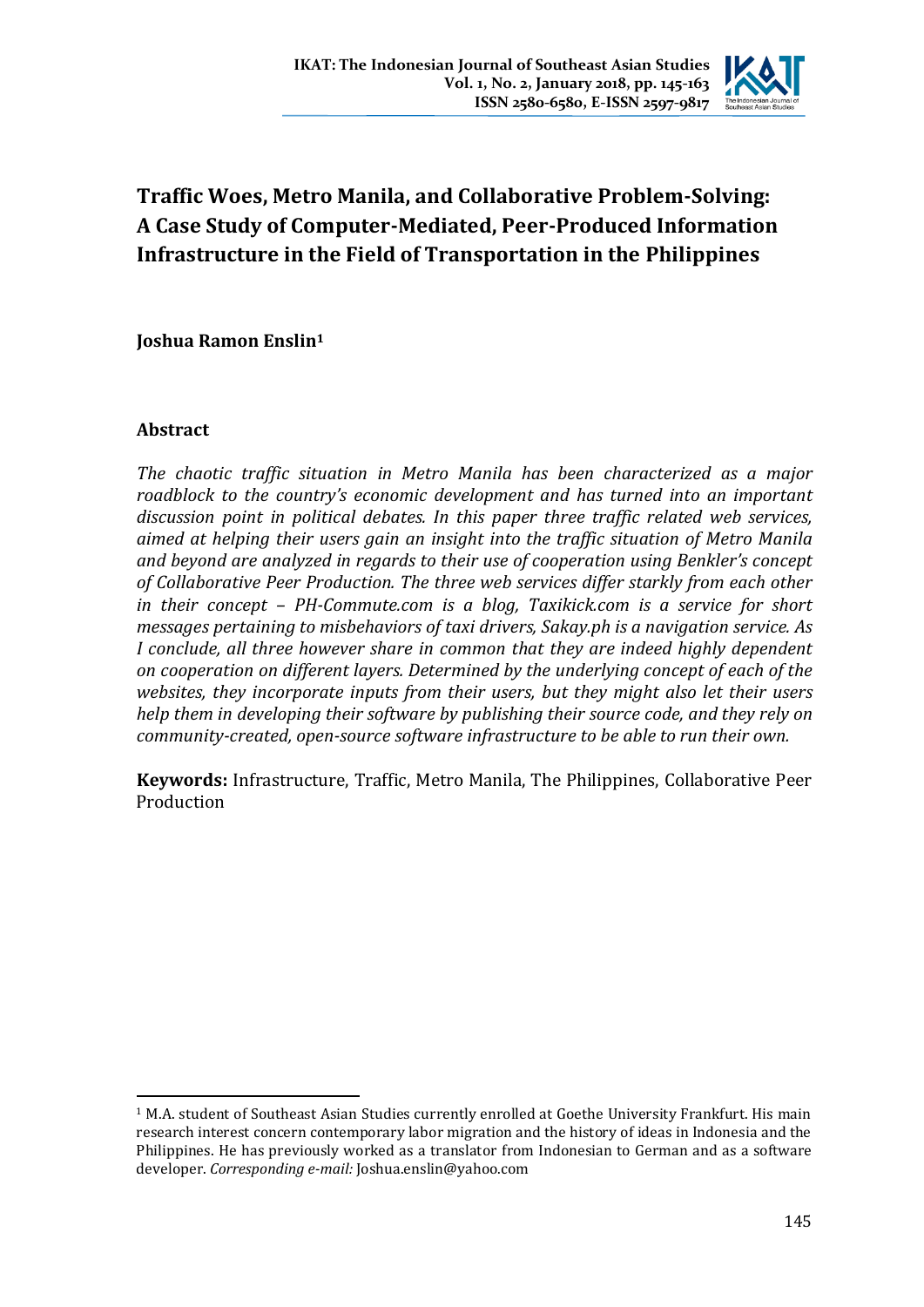#### **Introduction: Discussing the Web**

Along with invention of the World Wide Web (WWW) came promises of freedom of expression, collaboration, and – most importantly for this paper – decentralization and development. Proponents of these ideals envisaged a world in which information could be created by anyone and consumed by everybody else, shared from peer to peer, instead of having to be channeled through mass media to reach larger audiences. With the rise of the second generation of open-source software, most significantly the operating system Linux, a similar pattern was envisaged and apparently described for this (Raymond, 1997). At least since this shift from a discussion focused on information production in mostly political terms to a broader discussion reaching from political and social implications economic ones.

Criticisms of the initial optimism soon arose. It was argued that a totally leveled field in information would lead to chaos, that audiences could not differentiate between relevant, irrelevant or even outright false information. On the other hand, critics argued that human nature in general made an effective and truly collaborative system impossible. To use Benkler's (2011) terms, they invoked the need for 'leviathan' (a strong government) and the 'invisible hand' (of the market), to counter notions of the 'penguin', productive collaboration of people.2

While the first generation of praises on the Internet could clearly be shown to be naive and overly simplistic, a new generation of more optimistic literature on the effect of the Internet on society arose. This newer school of optimists uses strong evidence from studies from a wide array of scientific fields to underline the possibility of a society-based collaboration and mutual aid and solidarity, enabled by the potentials modern information and communication technologies (ICTs) hold for decentralization and non-proprietary production (Benkler, 2006; Benkler & Niessenbaum, 2006; Shirky, 2008; Shirky, 2011).

While generally optimistic, this school of thought acknowledges certain restrictions and characteristics of these less hierarchical forms of social organization. First, contributors to a community-based project are not paid. This means that the

<sup>2</sup> In choosing the image of the 'Penguin ', which he juxtaposes to government control (as symbolized by Hobbes' Leviathan) and the free market (Smith's *invisible hand*), Benkler makes reference to Tux, the mascot of Linux, to put a symbol to collaborative peer production.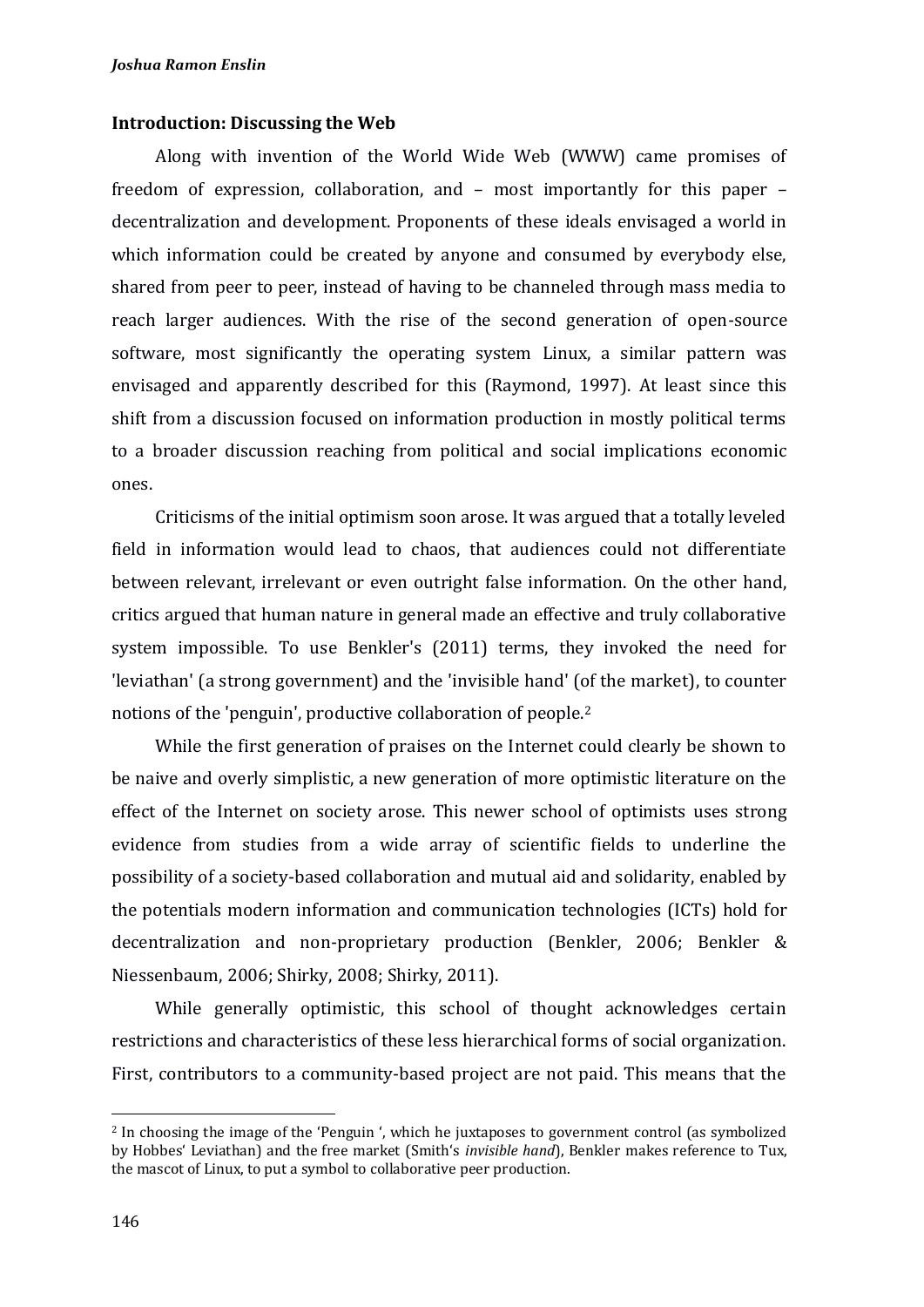tasks a contributor can take over at one point in time need to be kept relatively small and easily manageable, 'fine-grained' (Benkler, 2006). Second, they rely on a much larger and diverse group of contributors than traditional enterprises. This diverse group of contributors is unlikely to share the same motivation (Benkler & Niessenbaum, 2006). Third, the relationships between individuals collaborating on a project are much commonly weaker than in traditional teams. Finally, legal boundaries and institutionalization can strongly hamper their success.

The term project is used in a very wide definition here. It may be a common project in the literal sense (like the creation of a collaboratively produced online encyclopedia), or a common endeavor in the sense of a still more decentralized community of practice (for example the "blogosphere"). In fact, Benkler argues:

However, if we were to step back and look at the entire phenomenon of Webbased publication from a bird's-eye view, we would see that the architecture of the World Wide Web, in particular the persistence of personal Web pages and blogs and their self-contained, technical independence of each other, give the Web as a whole the characteristics of modularity and variable but fine-grained granularity (2006, p. 102).

This more differentiated approach to the potentials of the WWW, the Internet, and many modern ICTs in general has been long-standing and has led to a large body of literature, reaching into many fields of computer-mediated communication (Ratti, 2013; Fabbretti, 2014).

Given the chances the original thinkers of the new school of thought on the Internet described above have attributed to collaborative methods in advancing the economies of countries in the Third World3, it is surprising that there is still comparatively little literature relating this school of thought with developments in Southeast Asia. In this paper I aim to do so.

I discuss three web-based services from the Philippines, working to provide information on transportation infrastructure. After my initial introduction to the discourse regarding the Internet and society, it is necessary to situate the three services in the contexts provided in the title: first, the Internet in the Philippines; second the situation of transportation infrastructure in the Philippines. These

<sup>3</sup> I consciously use the term *Third World* here, as I argue that a) the legacy of the Cold War – in which the term was created - is still of utmost importance in many of the countries. Just as other terms, created to replace this term (e.g. *Global South*), it has intended to give a common identity among countries from these countries, and should thus, I argue, not be dismissed for supposedly negative connotations.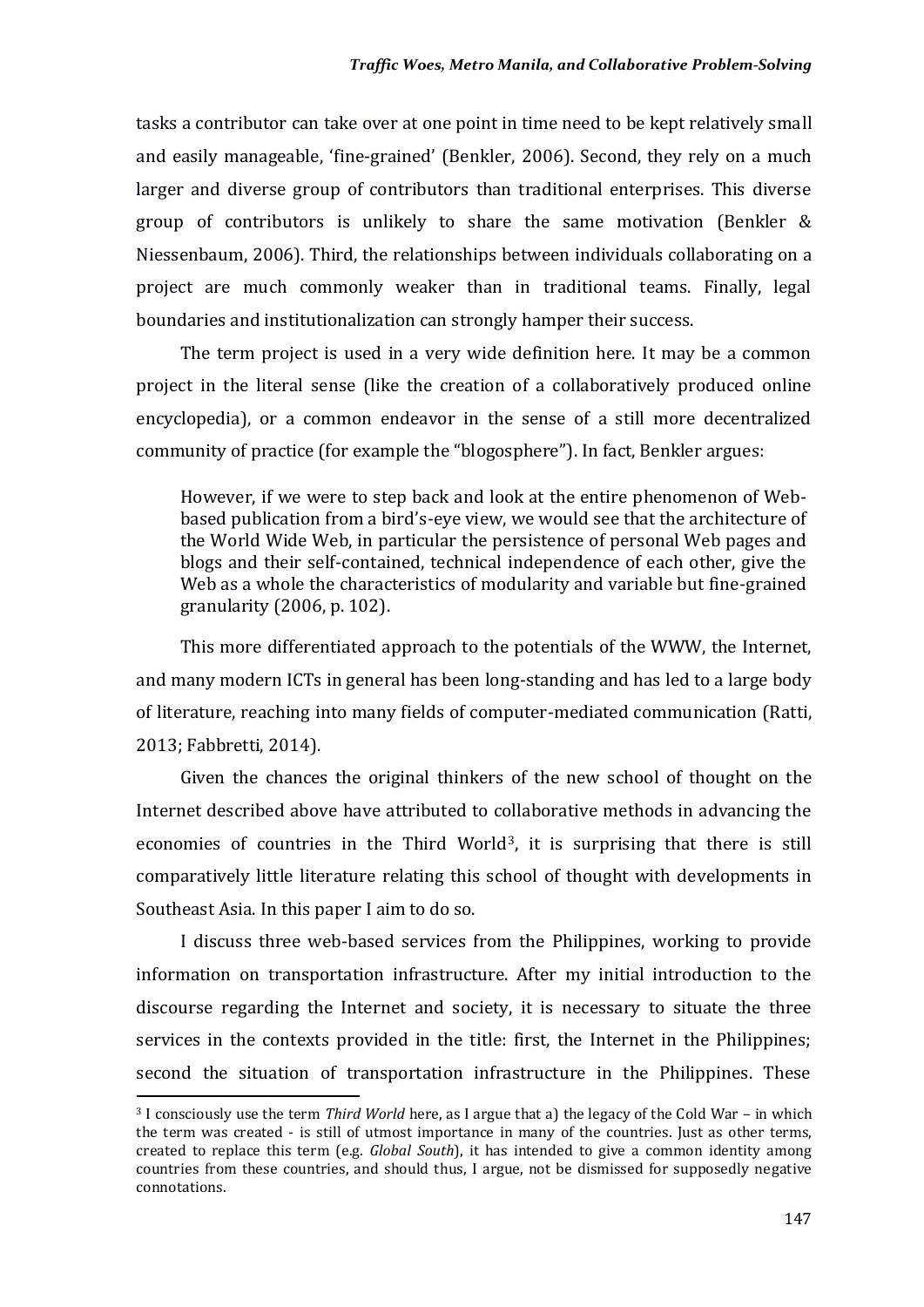descriptions constitute the first part of my paper. In the second part of the paper, I turn to case studies of the three websites, taxikick.com, sakay.ph and phcommute.com. I start with introducing the websites based primarily on their selfdescriptions. I then focus on technical aspects of the websites, to put them into context with discussions on the Internet at large as outlined above. Finally, I discuss the contents posted on the websites.

## **The Philippines, Filipinos, and the Internet**

Given its status as a developing country, the Philippines have a strong Internet distribution. The World Bank estimates about 39.7 per cent Internet users among Filipinos. This number surpasses the estimate for Thailand, which stands at 34.9 per cent for the time from 2011 to 2015 (World Bank Indicators). Globe Telecommunications, one of the main telecommunications providers in the country, states that there are "119 Million Mobile Phone Subscriptions (117% penetration rate) (Rappler.com  $N/A$ ), out of which a large majority have mobile Internet access. Given these numbers and the fact, that wide-spread use of technological devices by more than one person, for example in the form of a 'family computer', is common, makes it likely that the World Bank's numbers are a rather conservative estimation.

The Internet has led both to economic as well as social transformations in the Philippines. On the economic side, the rise of a call center industry can be observed in the Philippines. High levels of education and English language proficiency among Filipinos, combined with relatively low wages and labor protection standards, have made the country attractive for this industry.

More significant for my paper are the social effects, which further underline the importance the Internet has gained in Filipino society. Three factors must be underlined in this regard: the high number of Filipinos working abroad as so-called OFs (Overseas Filipinos), the extreme popularity of *social media4*, most importantly Facebook, and the development of Internet-based groups of interest with a clearly Filipino identification.

<sup>4</sup> I italicize the term *social media* here to emphasize its contested definition. Arguably, email or even the telephone (when using conference calls) were earlier forms of *social media.* Alternative, popularly used terms like *social networks* are certainly even less apt to use.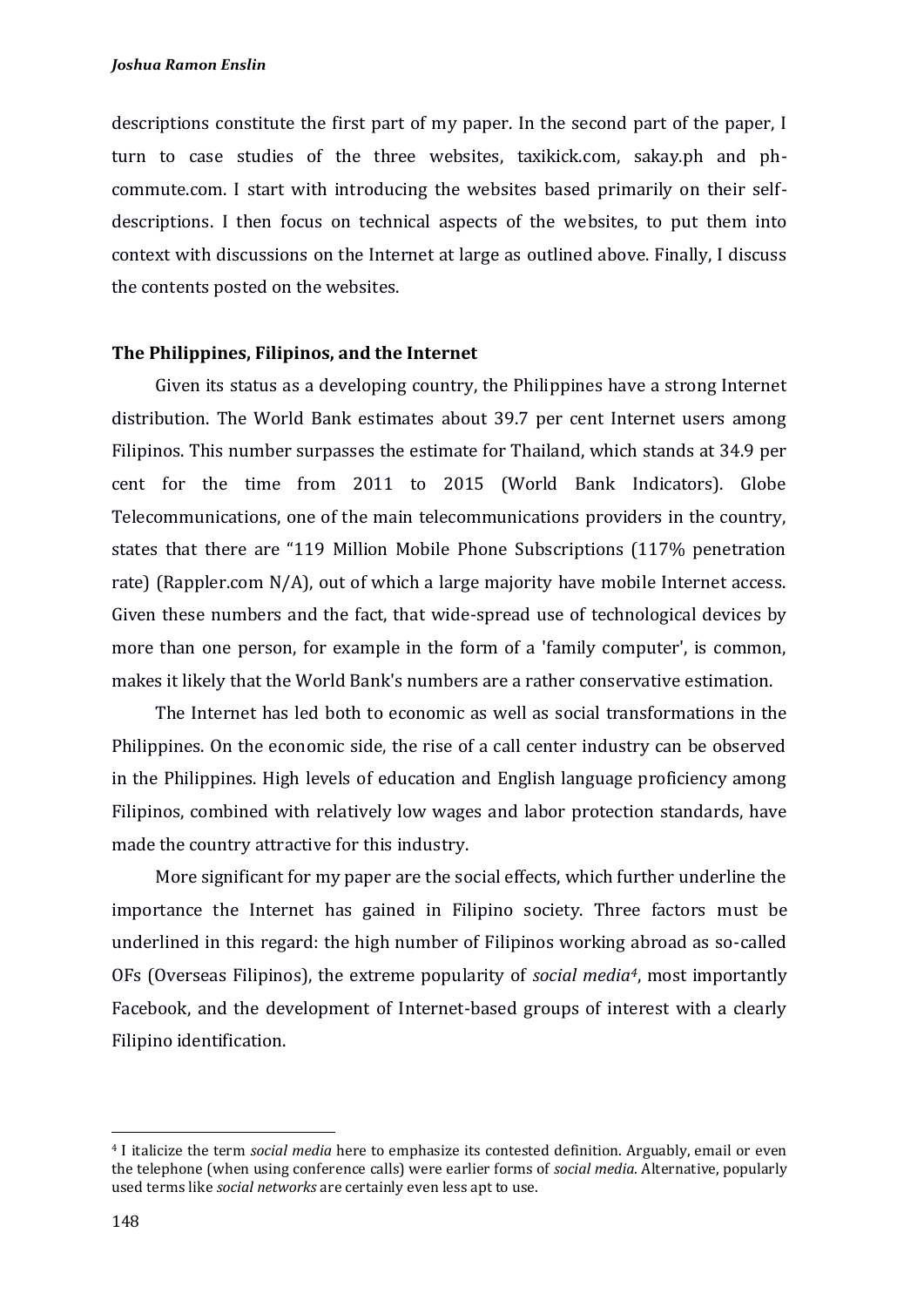## **OFs and Their Kin: Keeping in Touch Using the Internet**

According to estimates by the Commission on Filipinos Overseas (2014), over 10 per cent of the Filipino population are overseas, splattered across over 221 countries and autonomous regions all over the world. While a considerable group has settled down in their host countries, especially Filipino Americans, the majority is working abroad to remit large an often large part of their income for their families' livelihood and improved living standard (Aguilar et al*.,* 2009; Parreñas, 2001).5

Both "settled" OFs and OFWs (Overseas Filipino Workers; previously called Overseas Contract Workers to emphasize their only temporary migration) have been found to keep ties to the Philippines (Aguilar, 2014; Parreñas, 2001) through the use of any communication technology available at a time (Aguilar et al*.,* 2009; Fajardo, 2011).

The large majority of research on Filipino migration focuses on disenfranchised groups of migrants. This, combined with the general slow speed of the peer-review process, has led to a situation where migrants are still described as using 'snail mail', telephone calls and sometimes text messages as their primary means of communication 'home' (Aguilar et al,. 2009; Parreñas, 2001a; Parreñas, 2005; Parreñas, 2005a). While research on their use of the Internet is only slowly emerging (Aguila, 2015), it is safe to assume that the many of the characteristics of their use of other, equivalent, means of telecommunication apply also for their use of the Internet.

A most important concept and motivation in regard of the use of telecommunications by OFWs especially is what Parreñas (2001) aptly termed "transnational mothering," the attempt by parents – especially mothers – working overseas to 'keep in touch' with their children and remain acknowledged as parents despite being 'away from home'. To do so, they regularly call their families and ask let their children detail their lives. They might also ask their families to turn on the speaker function and let them listen to the sounds of the everyday life of their families (Aguilar et al., 2009*,* pp. 254-271). Notably, these findings still describe telephone communication, which generated heavy financial costs for the research

<sup>5</sup> The term OFs is the broadest common term describing Filipinos who have migrated abroad. As I point out below, a distinction between "settled" OFs with a citizenship that is not Philippine and OFWs, who work abroad but plan to return eventually, would be wrong for the purposes of this paper. For definition of the terms see: Asis & Roma, 2009; Aguilar, 2014; Campomanes, 2003.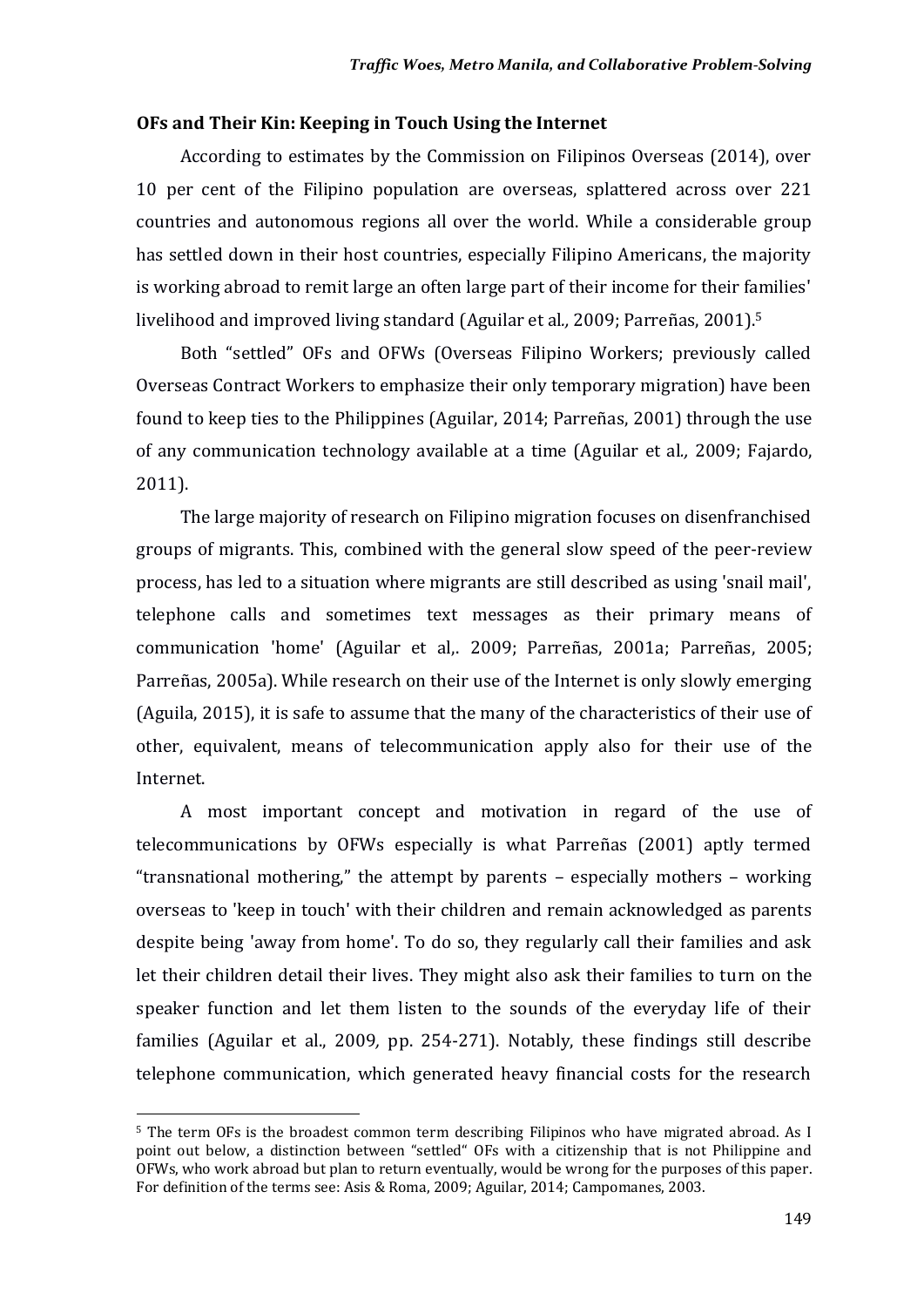#### *Joshua Ramon Enslin*

subjects. Given the availability of free-of-charge alternatives using the Internet, it is likely that this behavior is at least transferred to the use of new technologies, if not even further amplified by these. This example may give a hint at the importance the modern ICTs have on the workings of interpersonal and even familial relationships for many Filipinos (Pertierra, 2013).6

Second, and more specific for use of the Internet, Filipinos Overseas have been found to create forums of communication to mutually reaffirm their identity as fellow Filipinos. These forums may take the form of websites and Facebook 'fan pages' (Del Mundo Duaqui, 2014), or listservs (Ignacio, 2000) and Facebook 'groups'. Besides being important expressions of identity seeking and (re-)framing, these forums also provide valuable information for the daily lives of Filipino communities abroad. It is important to note that OFs often come from middle class families, and have a good command of English. While more informal groups (like listservs) may use Tagalog/Filipino<sup>7</sup> or 'Taglish' as a primary language, their more formal media outlets on the Internet primarily use English.

## **Social Media and the Philippines**

The Philippines have been repeatedly referred to as having one of the most active communities on Facebook; reportedly, there are 47 million Facebook accounts created in the Philippines (Rappler.com N/A). Besides very actively sharing their personal lives on Facebook, Filipinos discuss a wide array of topics on it. It has been argued, that important political events such as the passing of the RH Bill or the rise of president Rodrigo Duterte would not have been possible without their supporters gathering in strong groups on *social media.*

Given the large number of accounts and Facebook's recent opening of its Internet.org project, which aims to make strongly restricted but free-of-charge Internet access available to the people, it can be assumed that the users of especially

<sup>6</sup> Another notable hint at the high adoption rates of free-of-charge telecommunication services like Skype and Viber among OFs may be that entertainment shows have begun to build them into their concepts. For example, one of the more popular web shows of the country, *Good Times with Mo*, lets listeners use these services to call-in. This option is frequently used by OFs.

<sup>7</sup>The naming of the national language of the Philippines remains a debated issue in the Philippines. While the *Commission on the Filipino Language* defines the Filipino language as a new language based on Tagalog but using a large number of loan words (Virgilio S. Almario, Pers. Comm., Oct. 2014), Tagalog is the more commonly used name to refer to the national language. C.f. Gonzalez 1980.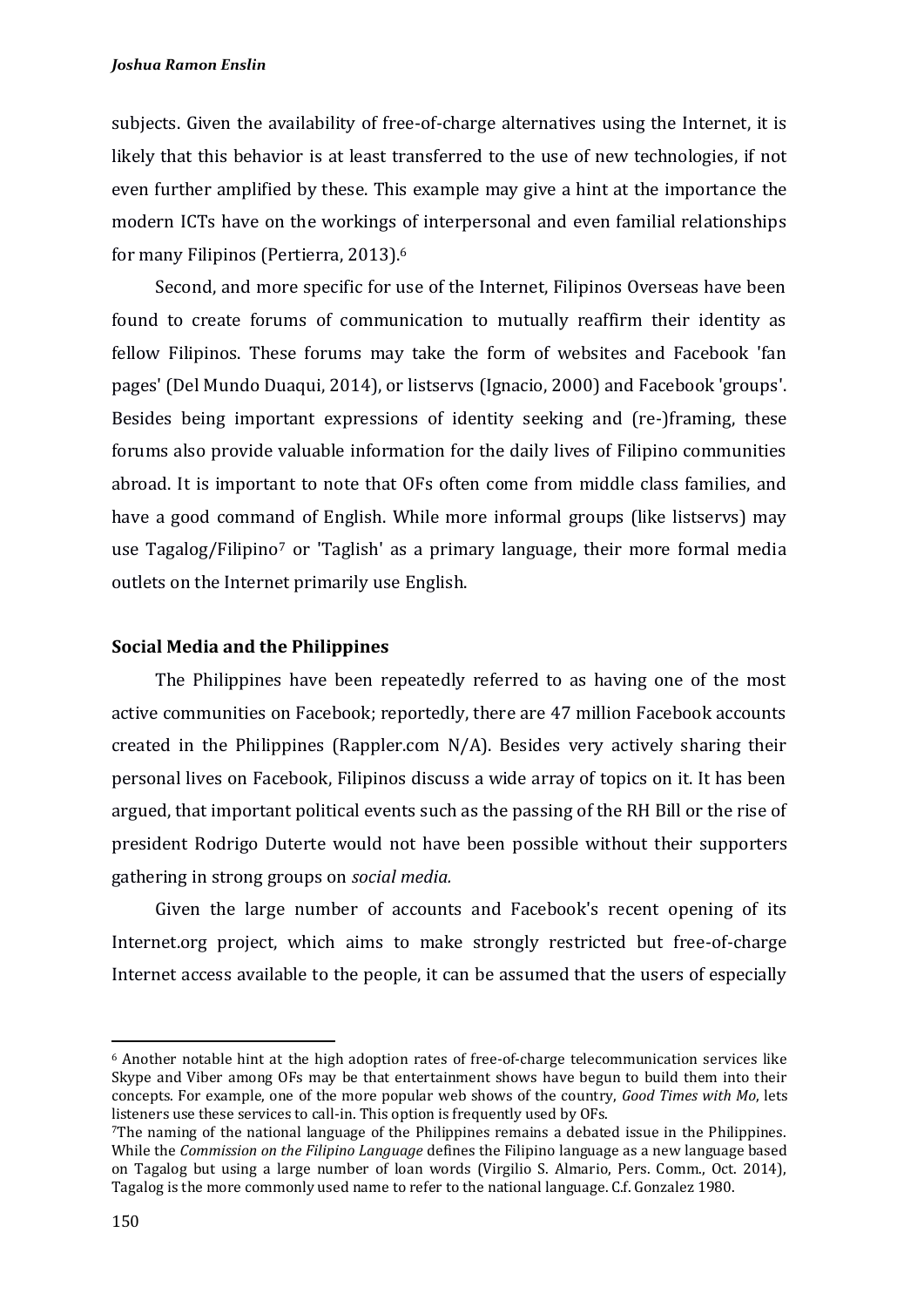Facebook have a comparatively diverse background. Both Tagalog/Filipino and English are frequently used on it.

#### **Filipino-Identified Groups of Interest**

A final important development is the development of groups of interest on the Internet. While this is a development of world-wide significance (see e.g.: Thorne et al., 2009), Filipinos have notably developed such groups with a strong Filipino identification. I will briefly outline the results of a discussion the *New Worlds Alliance*, a fan community with strong Filipino identification, that writes *fan fiction* on popular literature by Santos (2013).

Important for my later discussion of taxikick.com, sakay.ph ph-commute.com are Santos' findings that the group organizes both online and offline, with their initial meeting point being online, that they are focused on Metro Manila, proficient in English, and a middle class background.

### **Transportation Infrastructure in the Philippines**

.

Transportation infrastructure in the Philippines is a regularly debated topic in political discussions (Salaverria, 2016). Especially the National Capital Region (NCR) has made headlines for its traffic problems, and has led to considerable financial damages (Santiago, 2016). I will restrict my description on the NCR here, as it is by far most relevant to the services to be discussed.

First of all, it needs to be pointed out that the means of transportation available in the NCR are extremely diverse. Public mass transport is facilitated primarily through inner-city train lines (the LRT and MRT systems), buses and jeepneys.8 While the train lines are operated by companies at least partially owned by the government, there is a large number of bus operators. Jeepneys have a still more decentralized ownership structure. Many are owned by families, which own only one.

Individual transportation on the other hand is facilitated through cars and motorcycles, whose numbers have seen a steep increase over the last years (Department of Transportation and Communications, 2015), and unmotorized means of transportation such as tricycles. Taxis are made available by different

<sup>8</sup> Other means of public transportation include for example ferries, but their usage is still very limited.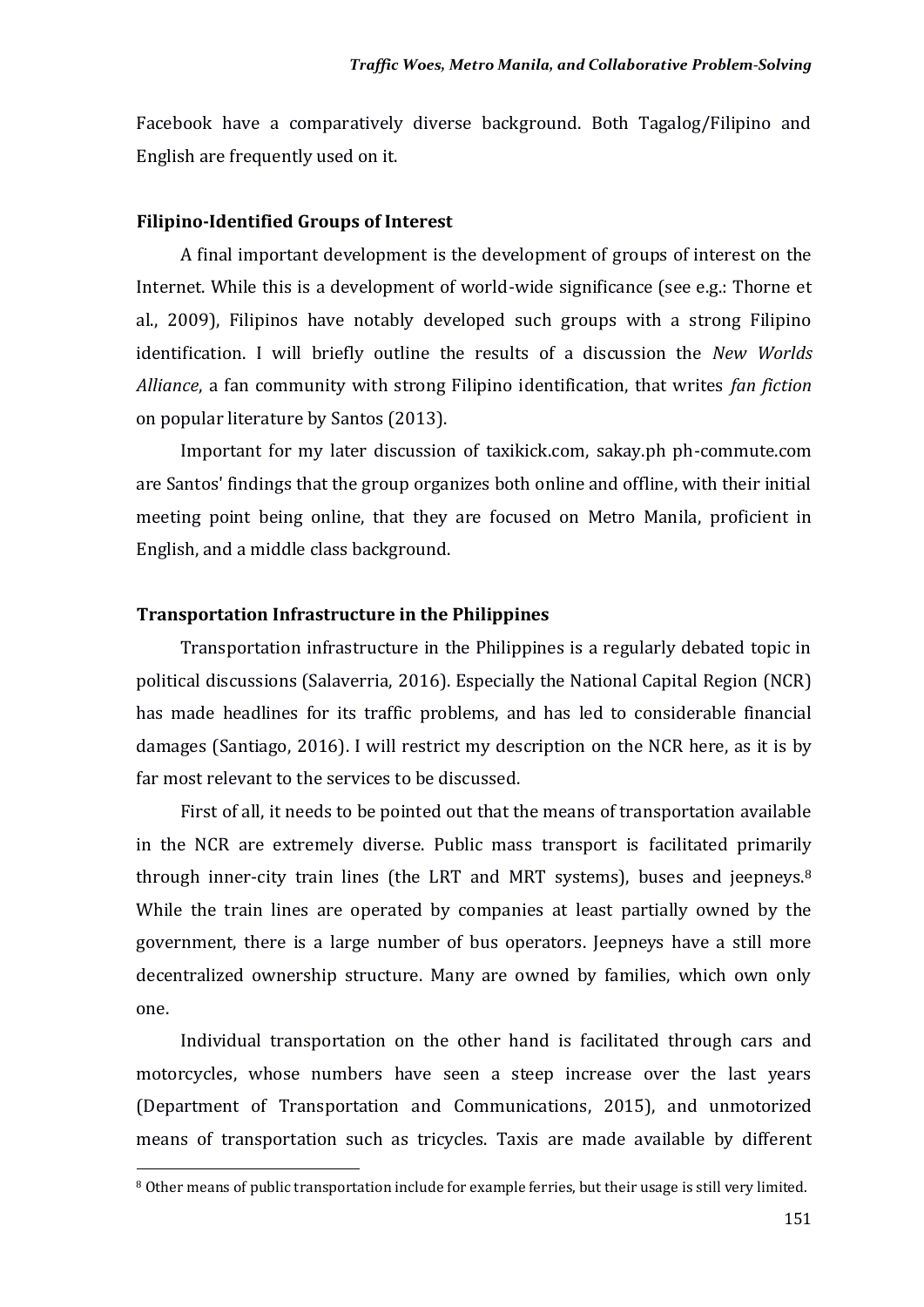operators, but they are mostly considered to be unsafe. Especially the rise in individual transportation has led to extreme levels of congestions on the main roads (Santiago, 2016). While a reduction of the number of cars and a further strengthening of the train systems are the most commonly proposed solutions, part of it will certainly need to be an organized information infrastructure to let potential passengers use the available public transportation options efficiently. This is however often hard to achieve, given the decentralized nature of much of Manila's public transportation infrastructure.

Different sources, most prominently the MMDA (Metro Manila Development Authority) and the DOTC (Department of Transportation and Communications), are collecting data on the traffic situation around the NCR. Their datasets are however often incomplete or only deal with a limited set vehicle types. A first problem of data collection on traffic and transportation in the NCR can thus be identified to be the plain mass of data to collect and the unification of different data sets.

The collectors' data is then made openly accessible to the public. This may take the form of statistics released in as PDFs or in machine-readable tables. While data thus released may be of use to researchers and programmers, organization and presentation of the data are a second problem, if one is to make the data readily accessible to commuters. Using different approaches and different levels of collaboration with government agencies and operators, the three services I discuss in the following part of my paper try to bring information on transportation in Metro Manila to their users.

# **Taxikick.com, ph-commute.com, and sakay.ph**

In this part of my paper I discuss the services taxikick.com, ph-commute.com, and sakay.ph as contributions to the creation of a usable information infrastructure with the aim of alleviating the problems commuters and travelers in the NCR have with its transportation system. I analyze them in the context of collaboration on the Internet, as outlined in the introduction of this paper.

As the three services use very different approaches, it is important to recall the earlier definition of 'project'. One of the projects (taxikick.com) relies mainly on user input, ph-commute on the other hand is a blog relying mostly on self-gathered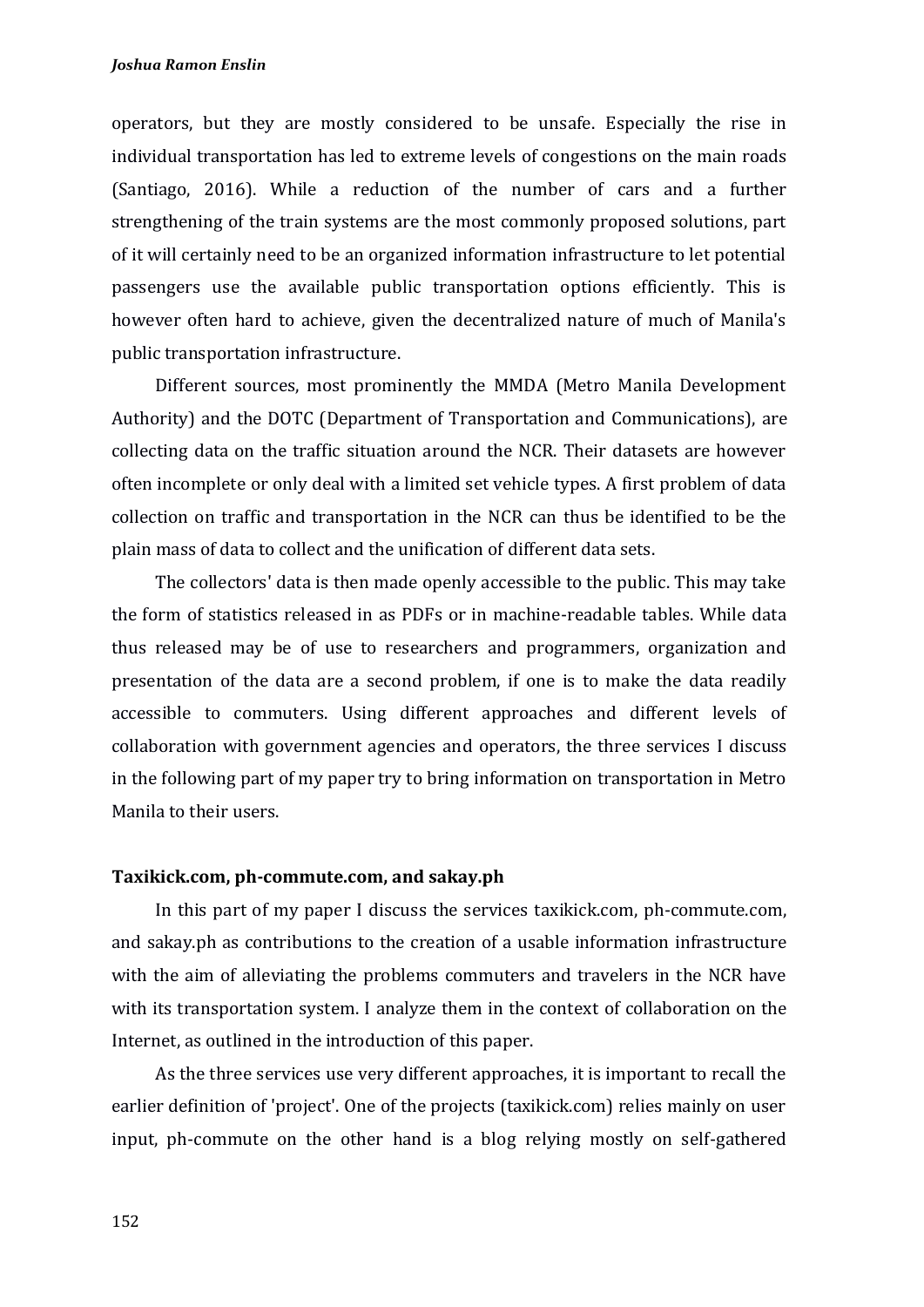information from its authors. I argue, however, that both can and should be analyzed in the context of collaboration on differing levels.

First of all, all three projects work based on the Internet. The Internet is marked by a decentralization infrastructure based on collaboration both in terms of available contents and tools, as pointed out by Benkler (2006). Relying on open standards and protocols like the Hypertext Transfer Protocol (HTTP) and free or free-of-charge programming languages and tools to different extends means that they are naturally part of a large scale collaborative system, the Internet.

Second, all the services to be analyzed are linked by their common aim of providing information on the topic of transportation in Metro Manila. This means, that they can be seen as contributions to a common project. Finally, especially sakay.ph and taxikick.com can be seen as a collaborative projects themselves, as they rely (among others) on user inputs. Ph-commute.com has also made some efforts to create an online community.

After an introduction of each of the services, I will begin my analysis with a technical discussion of the three services. Based on the available code I aim to outline in how far their development depended on previous efforts. Especially in light of the debate on 'electronic' and more recently 'digital colonialism', I distinguish between paid, free-of-charge, and open source code used in building the services. While access to paid solutions is generally restricted by the more limited financial strength of nongovernmental actors in the Philippines (as compared to the first world), free-ofcharge but closed source solutions are more easily available. Their usefulness is however often limited by their original context building, which, to use Tedre et al.,'s phrase, carries a "Western bias" (2006, p. 129). Open source solutions – due to their open and collaborative environments – however are readily accessible to the creators of services such as those analyzed and may be adjusted to fit the need of their new context of use.

In the final subsection of this part of my paper I discuss how users are or have been engaged by the services.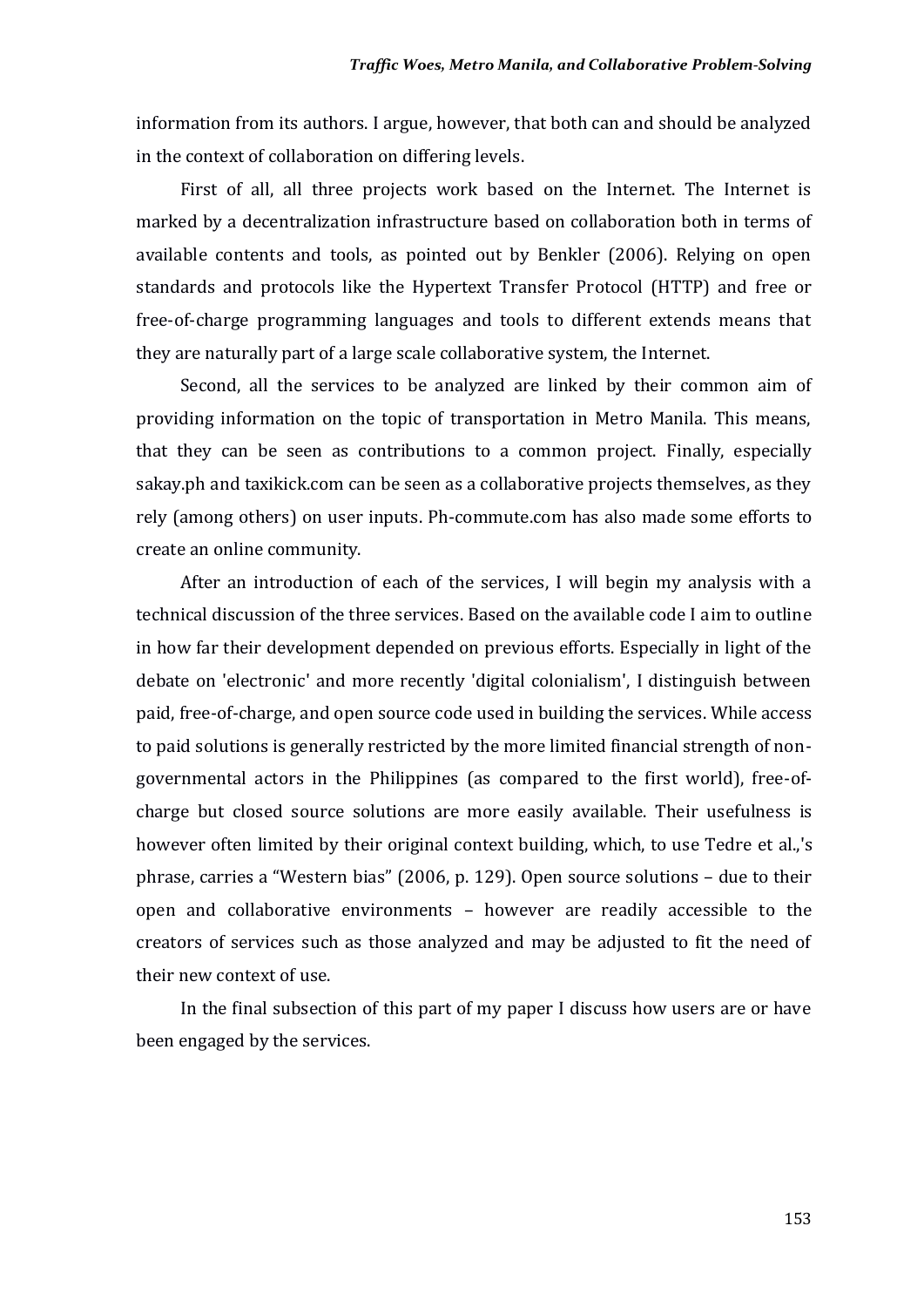#### **Introduction of the Services**

In this subsection, I present a brief description of taxikick.com, phcommute.com, and sakay.ph9, based on a review of their websites, their selfdescription and help pages, and media reports.

Motivated by the widespread violation of transportation and traffic regulations among taxi drivers, taxikick.com is a service that aims to collect data on these violations and facilitate easier communication between passengers observing such violations and the respective government agency, the Land Transportation Franchising and Regulatory Board (LTFRB). It also shares its data with companies and operators working with taxis. It was founded by "[t]wo college friends" (Taxikick.com N/A), in late 2011 (Magdirila, 2013).

Taxikick.com is completely WWW-based and features a simple page design. Users can search for violations based on the collected data. Below the search function, the most recent reports are displayed. Each is clickable, to reach a linkable page containing only the respective entry. Finally, a commenting tool is embedded below the pages. Advertisements are embedded to finance the service.

Ph-commute is a blog, in which the authors note down ways they travelled. Judging from posts on its *social media* pages and the timestamps of posts, the project has been largely abandoned since 2011. The earliest posts were written in 2008, and it was founded by two computer science graduates. Just like taxikick.com, it embeds advertisements on its website.

Sakay.ph is a service available both on the WWW and as an app. It incorporates data from the above-mentioned government agencies with data submitted by independent developers and users. Another source of data is data collected from students riding along and measuring different routes within the city (Mikulski, 2014). Using these various sources of data, sakay.ph offers a route planner that – as opposed to larger scale solutions like Google Maps, which it partially embeds into its service – also displays information on only locally available means of transportation like jeepneys. This project, like the others I introduced above, was founded by a team of team of two developers. It has since become one of the projects of a team of open source developers, which now also releases the source code of sakay.ph openly.

<sup>&</sup>lt;sup>9</sup> A very helpful source of information on sakay.ph is also the blog of one of its programmers (Dy 2013-2015).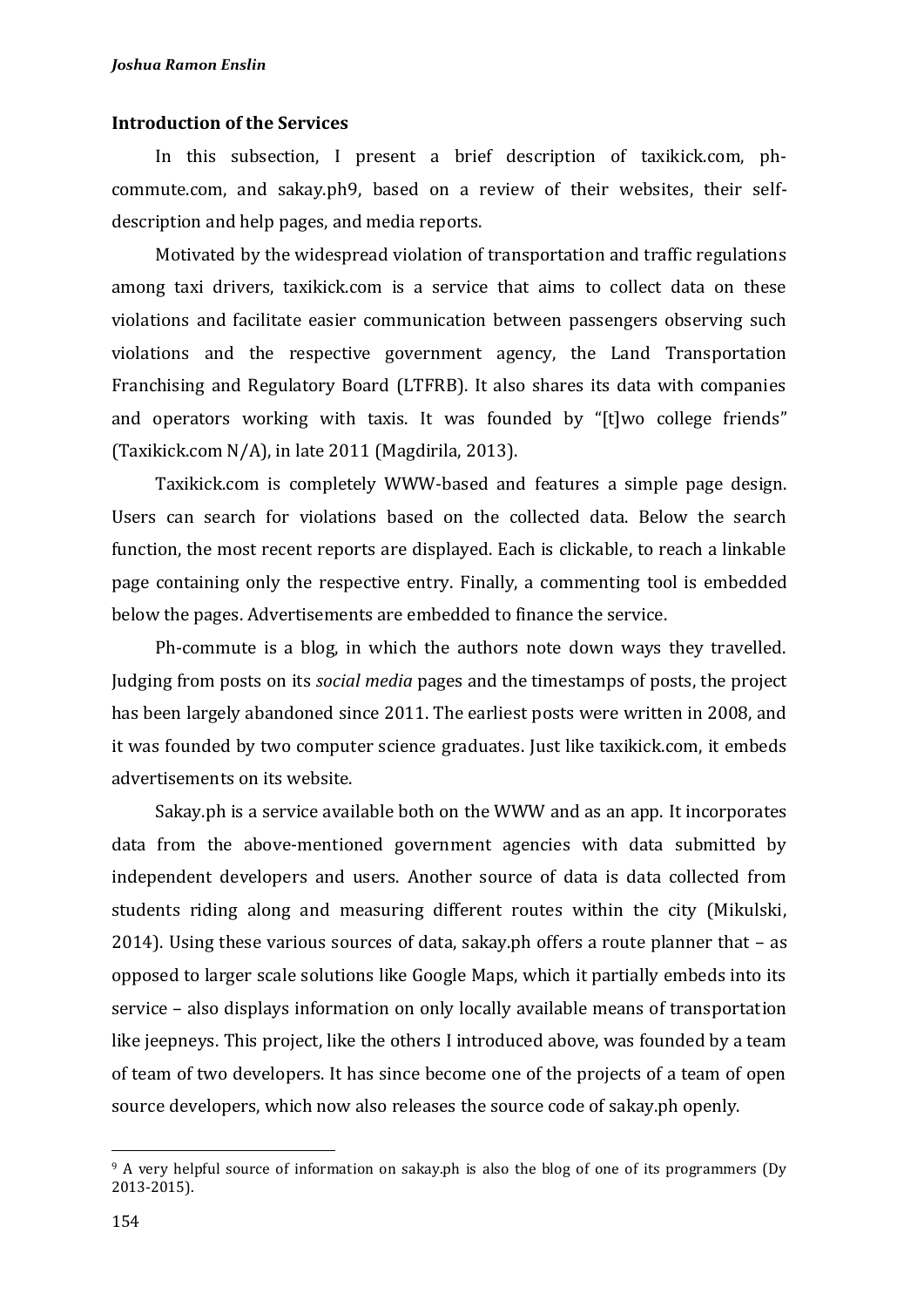#### **Technology and Collaboration in the Projects**

All of the portrayed projects make extensive use of preexisting software as building blocks of their infrastructure or, indeed, *as* their infrastructure. As modern day programming is based on the use of different modules or building blocks, this is the largest and most basic layer of collaboration. Different modules created collaboratively by peers or in more hierarchical structures are combined to create a new product. Only the collective effort of the different projects involved in building the basis for a service make the functioning of the service possible.

Ph-commute is an example of the latter alternative: it is using Google's Blogger.com platform for hosting and organizing its data. For monetarization, it uses Google's advertisements services. It thus runs entirely on proprietary and closed source software, that is easy to utilize and fits the purpose of a simple blog.

Given the concept of ph-commute as a blog, in which it is sufficient for the authors to share their information in an ordered manner and only minor configurations had to be made in the settings of the used software. While the closed source nature of the blogging engine does not permit adjustments, these seem to not have been necessary.

Contrastingly, both sakay.ph and taxikick combine open source and closed software in them. Sakay.ph is the most complex of the three services discussed and its own code is released as open source. Except for the display of Google Maps, it is entirely based on free and open source software, ranging from the Open Trip Planner application programming interface (API) used to compute the best routes to design.10 The website nevertheless uses proprietary standards to ease linking at major *social media* services. Google Maps is embedded as a map service to display the available routes instead of free and open alternatives like Open Street Maps, assumingly because potential users are more used to the design of Google Maps and there is less confusion.

Taxikick.com goes further in combining or embedding proprietary and closed source services and software than sakay.ph. While the code it runs on is not openly accessible, it reportedly runs on Ruby and MySQL, both of which are free-of-charge and open source (Edquilang, 2012). According to the same source, it originally used

<sup>10</sup>A non-extensive list of the used software can be found at [http://sakay.ph/humans.txt,](http://sakay.ph/humans.txt) accessed 12 May 2016.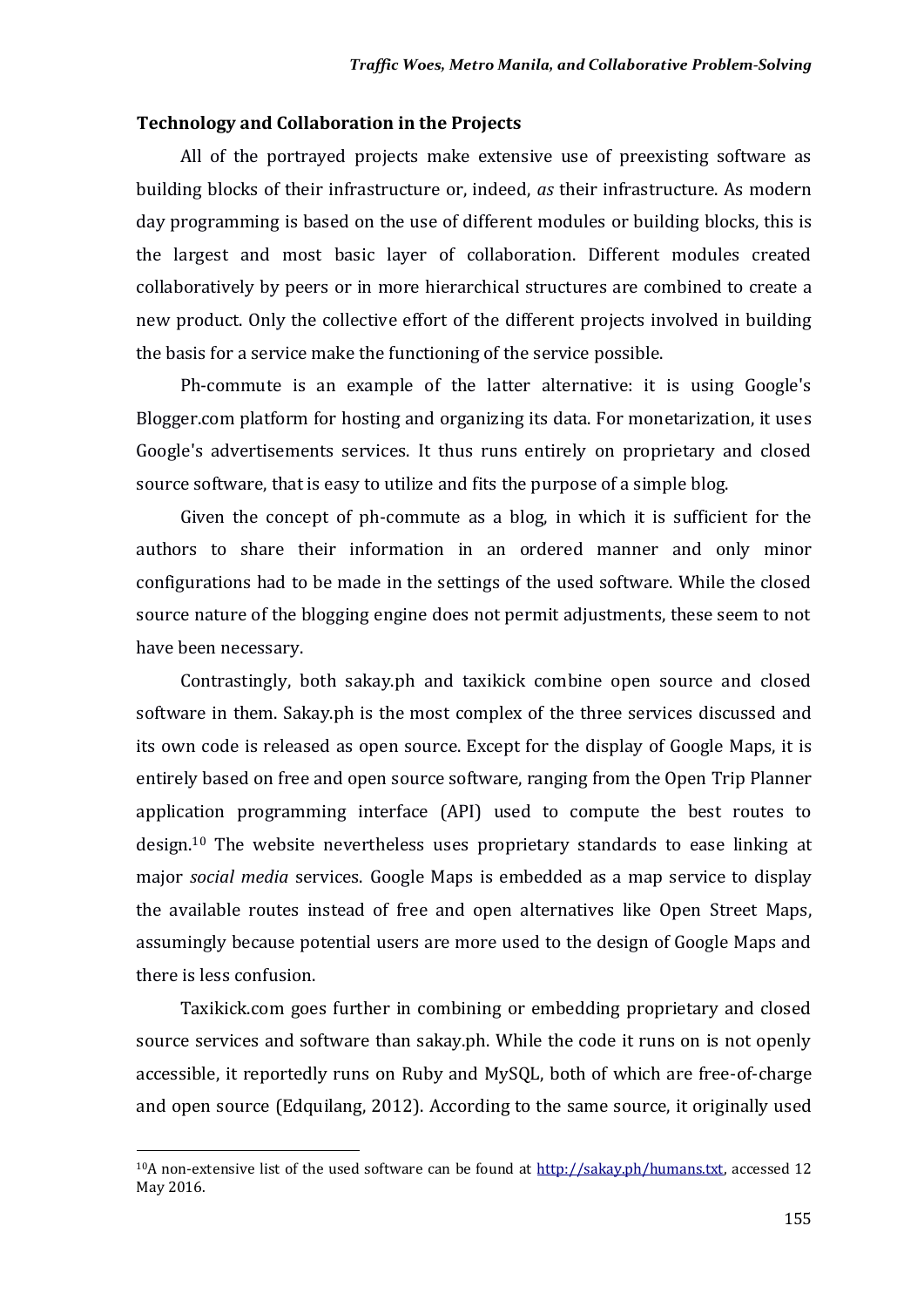the free and open source bootstrap framework for its design; it has since switched to a simpler and also free normalize.css. Taxikick.com embeds two external and proprietary services into its service. First, it uses Google's advertising services for monetarization. It is the only service among those I analyze in this paper to offer a commenting function. To do so, it embeds the service Disqus.

Based on these observations, I conclude that the choice of the creators to use collaboratively produced, free and open source software strongly depended on their services concept, the general popularity and availability of the potential software basis to be used, and the functions the software is used for in the project. Concept or motivation in this case refers to the complexity of the projects. Whereas the blogging concept as employed by ph-commute.com is comparatively general that does not demand much localization, a route mapping service like sakay.ph is a highly complex project, in which data from different sources needs to be automatically meshed. This means that the creators of sakay.ph needed a higher level of control over the technology used in their system – which makes open source, say, adjustable, solutions preferable. The creation of ph-commute.com did not require such a level of technical control over their platform.

Popularity and availability refers to, e.g., the way Google Maps is embedded in the sakay.ph as opposed to free alternatives of comparable quality. Finally, taxikick.com is a curious example of a strong combination of both ways. It is notable, that the key parts of the website are self-coded, using an open source basis. On the other part, useful but more marginal parts like the commenting function could be 'outsourced' to external, proprietary services.

## **Engagement and Collaboration on the Services**

In this subsection, I discuss how inputs by different sources and collaboration are used in the building of the services. A comparison is again fruitful, as the different aims and concepts of the services demand different levels of user engagement. Again, given its nature as a blog, ph-commute is least based on user inputs and collaboration in the aggregation of its data among the services discussed here. As previous research on the 'blogosphere' has however shown, bloggers oftentimes share information gathered through various communication channels, e.g. the comments section on their websites or email (Benkler, 2006, pp. 212-272).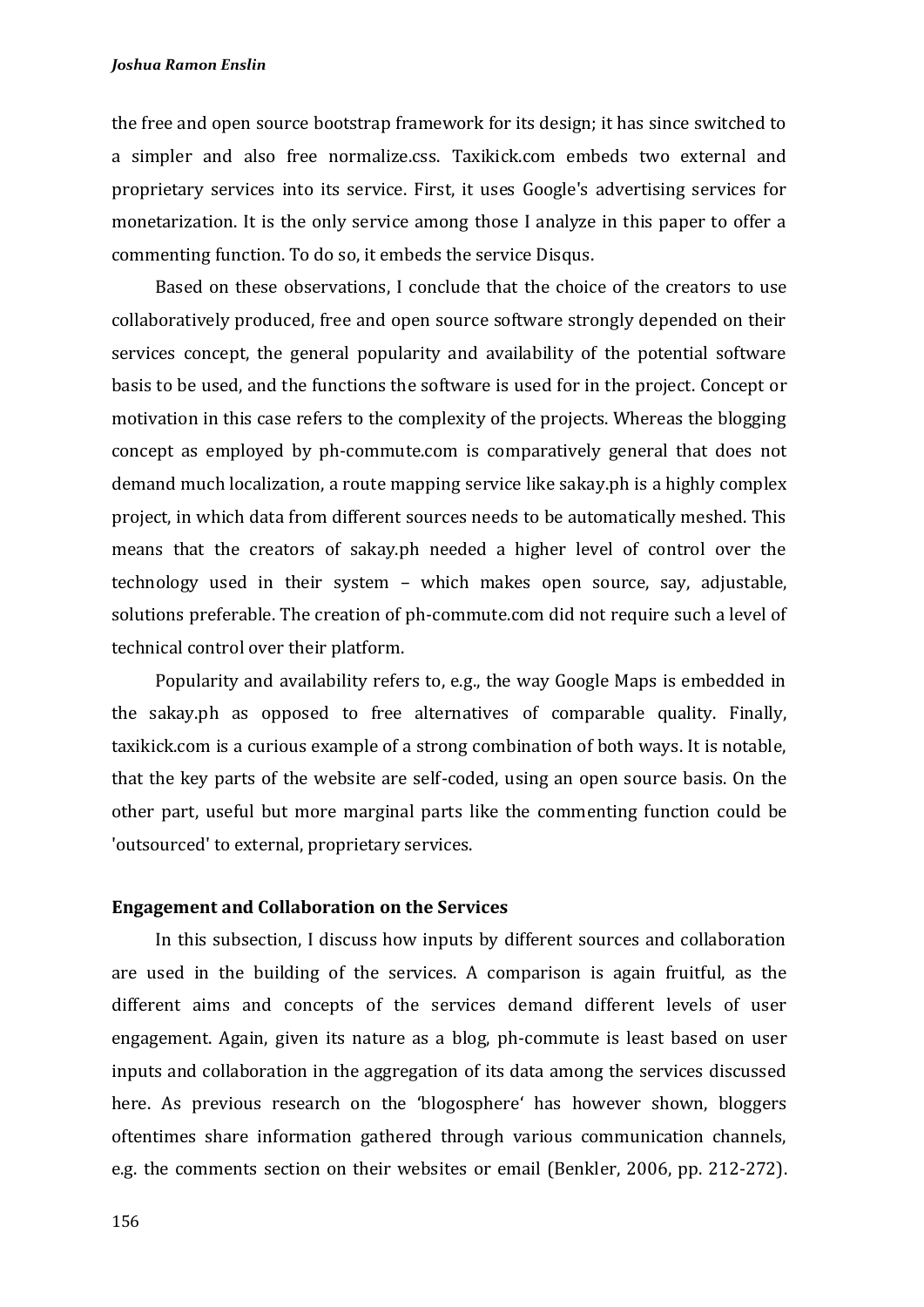Confirming this finding, ph-commute.com features a section "Questions from Real Commuters Answered!", in which the bloggers collect user questions and their answers to these. This section covers roughly two years of question and answers, or about 750 entries.

This section of user inputs is also marked by a relative openness in regards to language. While the other sections of the blog are consistently written in English, user questions were increasingly written in Tagalog/Filipino. As pointed out above, the English language is used as a marker of social class among Filipinos. The increasing number of Tagalog/Filipino language questions may thus hint to an increasingly higher level of diversity in regards to social status among its users. Answers however are written in English, even if the question was posted in Tagalog/Filipino.

Sakay.ph combines collaboration by users on different levels with data inputs taken from governments agencies. Collaboration by users can take place both in contributing to the source code and to the datasets the service uses. In both cases the user needs to join the service Github, and look at the raw data. Thus, entry hurdles for contributions are comparatively high. On the other hand, sakay.ph is completely available in both Tagalog and English, and thus more accessible to the less well-off.

Another major source used by sakay.ph are government agencies, that openly publish their data. Sakay.ph thus combines both fine-grained inputs by individuals and larger inputs by government agencies. While the service could theoretically be run without the individuals' inputs, they supplement the government data and can serve to make it more accurate. Given the chaotic traffic situation, high levels of congestion, and only incomplete mapping of certain areas of the NCR, this can be a considerable improvement.

Contrary to ph-commute.com and sakay.ph, the data on taxikick.com is completely generated by the services' individual users. Users enter the taxi's details, like plate number and location, and basic contact information<sup>11</sup> and a comment and send it to the service, which then publishes it and sends it to the LTFRB. Given the availability and general small size of the data set a user needs to input to "kick a taxi", this can be described as an extremely fine-grained input.

<sup>11</sup> A valid email address is required to use the service.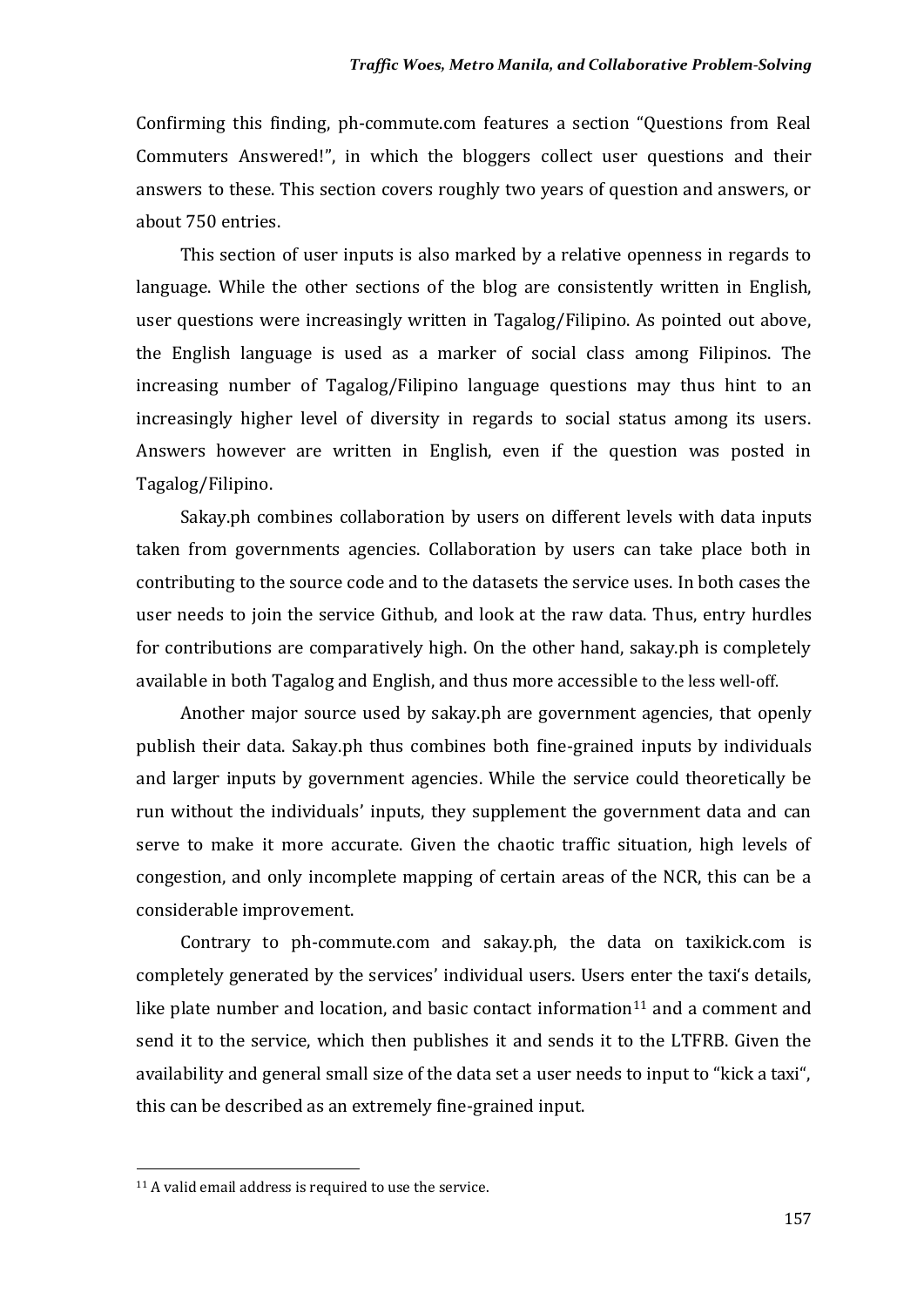On the other hand, each post features a 'comments'. This feature allows for different ways of use: Some users may only write a short line reporting the respective incident, other might write their posts in letter form, directly addressing the community and with long descriptions. By not defining this part of the input form too closely, taxikick.com thus enables users to decide on their own how detailed their contribution will be.

The embedded comments section below each page on taxikick.com is similarly open to creative use. Users for example use it to comment on search pages for not yet added license plates (thus effectively pointing out an offense without using the actual form for doing so) or to offer additional information on a taxi driver.

Both the posts' comments part and the comments below each post are open to both English and Tagalog. Especially in the case of the latter, Tagalog is frequently used. The service itself, sans user-generated content, is consistently kept in English and has no option to switch between languages.12

Finally, all three services offer *social media* pages, on which they share news about the development of their software (sakay.ph), re-post their contents (taxikick.com) and traffic related news (ph-commute). They thus employ social media in different ways to either create and further engage their community and/or to increase the outreach of their services.<sup>13</sup>

## **Final Remarks**

In this paper I have discussed three traffic-related Filipino web services in light of the concept of collaboration. All three can be seen as collaborations to a larger project themselves – easing the traffic woes of the NCR and the Philippines at large. They incorporate tools and products, often created in a collaborative process, to work together with own code to create their services. Finally, they engage their users and use data provided by these to improve their services. In doing so, they confirm Benkler's proclamation, that 'peer-produced' information production needs to be split into relatively fine-grained tasks.

<sup>&</sup>lt;sup>12</sup> As the 'target audience' of taxikick.com are people using taxis, who tend to have more money at their disposal and can thus also afford a higher education in a country with a strongly privatized education system (Raffin & Cornelio, 2009), this is not surprising. 13 A more in-depth analysis of the use of *social media* by Filipino web projects would hold enough

content for an own paper and will thus not be undertaken here for a lack of space.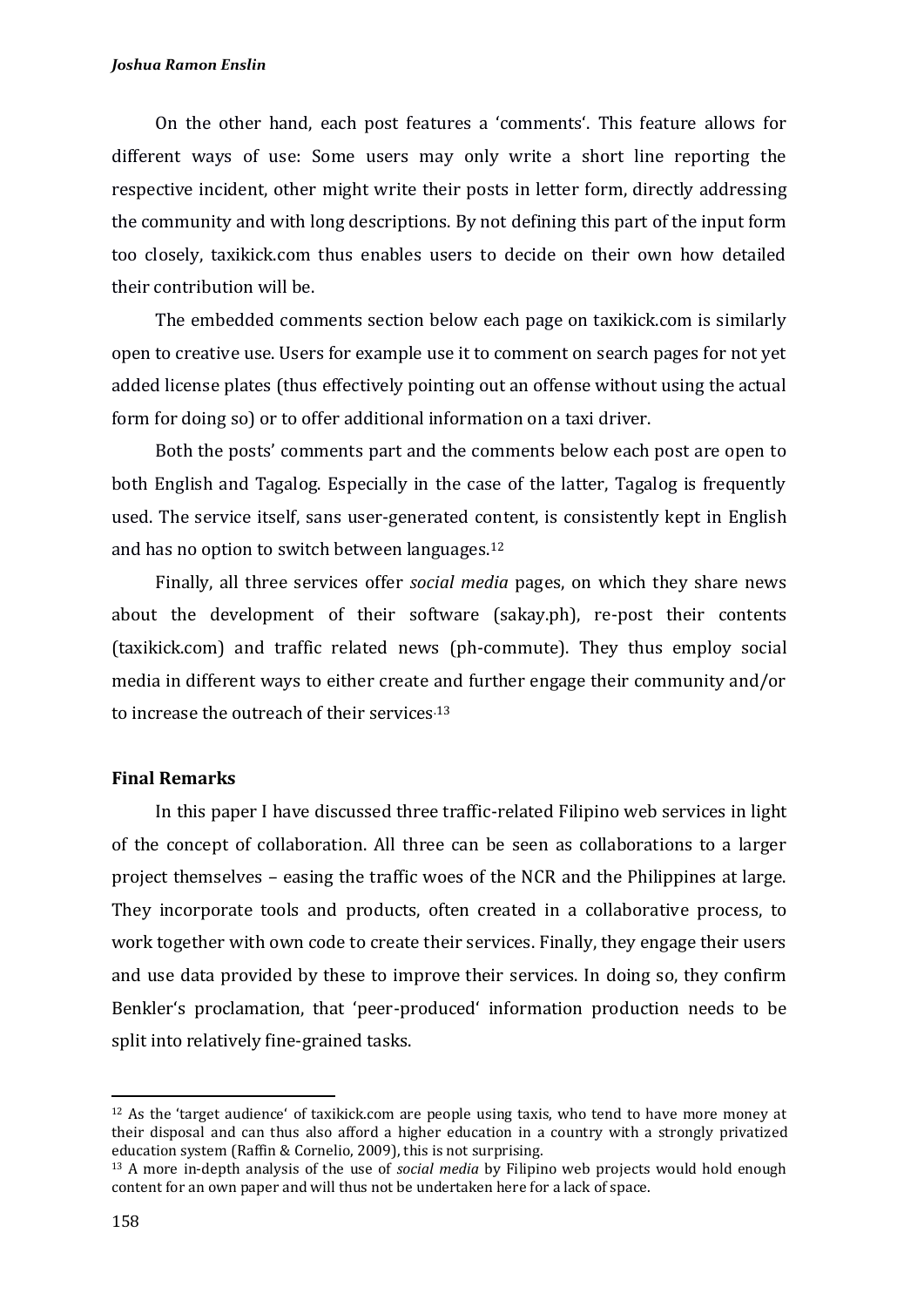The three services I discussed not only outline different approaches to collaboration, but especially ph-commute.com and sakay.ph can be seen as different steps in reaching a rather similar aim: both aim to provide routing information. Phcommute.com was founded five years before sakay.ph, and is marked by offering much fewer opportunities for user engagement and no automated organization of its data. It featured stronger restrictions in terms of language, say, social class of its users, than sakay.ph. Sakay.ph is also an example of how open government data – which was not yet available at the most active times of ph-commute - can advance information infrastructure, which can in turn help people find solutions to their problems, e.g. the route to a place in a metropolis.

Taxikick.com on the other hand is an example of how giving users the opportunity to creatively use a service can lead to widely differing inputs and creative use. Differences in contents (e.g. in terms of details provided) as well as language and register occur. These become aggravated by the different situations users post their contents in ('comment' part of a post as compared to comments section below the post). By making users provide contact information with a valid email address for contact the service can nevertheless uphold a continuing cooperation with government agencies.

The three services discussed throughout this paper differ strongly in terms of the methods for user engagement used, their technological sophistication etc. Each, however, can serve as an example for a successful service in improving the traffic situation in Metro Manila. This shows the diversity of ways in which peer-production can be employed to solve or at least lessen social and economical problems. Although ph-commute and taxikick.com are not free of commercial interests, partial or complete integration of user inputs serves as an inexpensive possibility to improve the service. At the same time, the examples presented in this paper once again showcase the importance of fine-grained inputs in peer-production contents.

## **References**

- Aguila, A. N. (2015). The Filipino, Diaspora and a Continuing Quest for Identity. *Social Science Diliman*, *11*(2), 56–89.
- Aguilar, F. V. (2014). *Migration Revolution: Philippine Nationhood and Class Relations in a Globalized Age*. Quezon City: Ateneo de Manila University Press.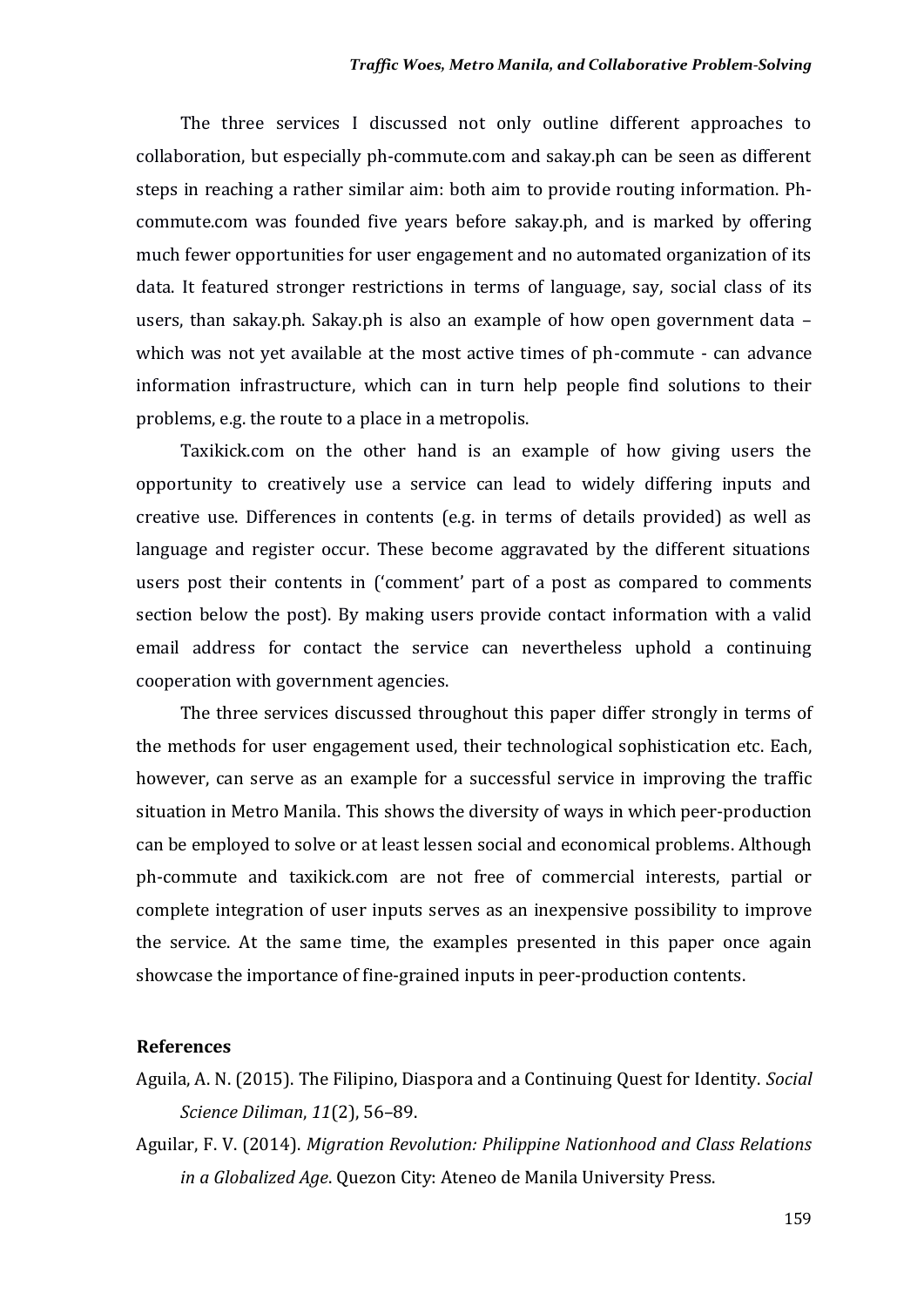- Aguilar, F. V., et al. (2009). *Maalwang Buhay: Family, Overseas Migration, and Cultures of Relatedness in Barangay Paraiso*. Quezon City: Ateneo de Manila University Press.
- Asis, M. M. B., & Roma, G. *A Guide to Key Concepts, Terms, Institutions and Policies on International Migration (With Special Focus on the Philippine Context).* Quezon City: Scalabrini Migration Center.
- Benkler, Y. (2011). *The Penguin and the Leviathan: How Cooperation Triumphs over Self-Interest*. Crown Business.
- \_\_\_\_\_\_\_\_\_\_\_\_\_. (2006). *The Wealth of Networks: How Social Production Transforms Markets and Freedom*. New Haven, Conn.: Yale University Press.
- Benkler, Y., & Nissenbaum, H. (2006). Commons-Based Peer Production and Virtue. *Journal of Political Philosophy 14*(4): 394–419.
- Campomanes, O.V. (2003). The Vernacular/Local, the Nation, and the Global in Filipino Studies. *Kritika Kultura 3*: 5–16. Retrieved from http://kritikakultura.ateneo.net/images/pdf/kk3/vernacular.pdf.
- Commission on Filipinos Overseas. (2014). *Stock Estimate of Overseas Filipinos as of Dec.* 2013. Retrieved from http://cfo.gov.ph/images/Statistics/STOCK\_ESTIMATE/2013-Stock-Estimate.xlsx (10 May 2016).
- Del Mundo Duaqui, Y. (2014). Success Portrayal of Filipina Migrants in a Filipino Newspaper in Japan. In Lydia N. Yu Jose and Johanna O. Zulueta, eds. *Japan: Migration and a Multicultural Society*. Quezon City: Japanese Studies Program, Ateneo de Manila University.
- Department of Transportation and Communication. (2015). *Annual Report 2014*. Retrieved from [http://www.lto.gov.ph/component/jdownloads/send/7](http://www.lto.gov.ph/component/jdownloads/send/7-statistical-reports/276-annual-report-2014) [statistical-reports/276-annual-report-2014](http://www.lto.gov.ph/component/jdownloads/send/7-statistical-reports/276-annual-report-2014) (10 May 2016).
- Dy,T. (2013–2015). *Pleasant Programmer*. Retrieved from <http://pleasantprogrammer.com/> (13 March 2016).
- Edquilang, R. 2012. *How a New Mobile Web App Lets Filipinos Report Bad Taxi Drivers*. Retrieved from [https://www.techinasia.com/how-a-new-mobile-web-app-lets](https://www.techinasia.com/how-a-new-mobile-web-app-lets-filipinos-report-bad-taxi-drivers)[filipinos-report-bad-taxi-drivers](https://www.techinasia.com/how-a-new-mobile-web-app-lets-filipinos-report-bad-taxi-drivers) (13 May 2016).
- Fabbretti, M. (2014). *A Study of Contemporary Manga Scanlation into English*. Unpublished PhD. Thesis. Cardiff School of Modern Languages.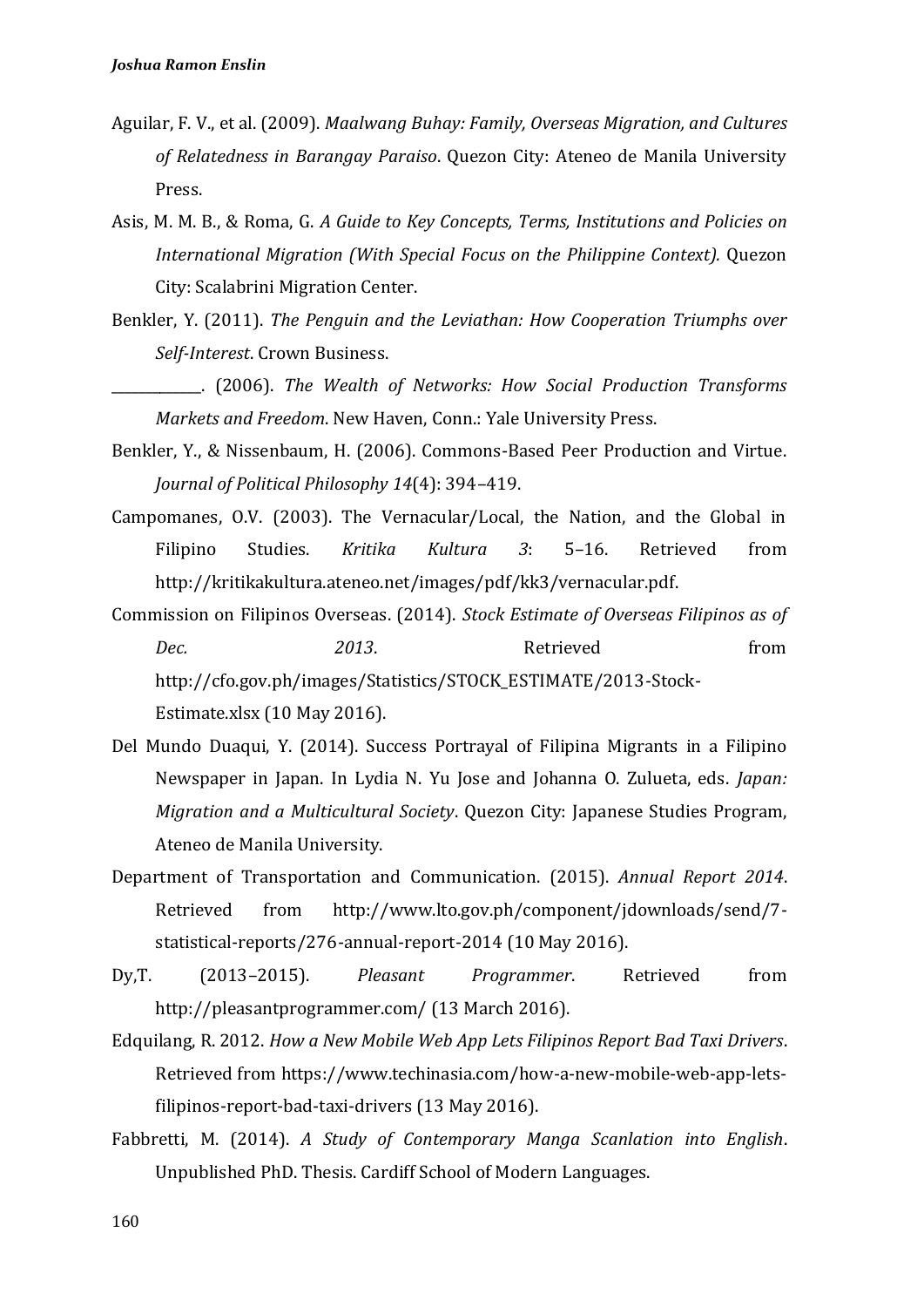- Fajardo, K. B. (2011). *Filipino Crosscurrents: Oceanographies of Seafaring, Masculinities, and Globalization*. University of Minnesota Press/University of the Philippines Press.
- Gonzalez, A. B. (1980). *Language and Nationalism: The Philippine Experience Thus Far*. Manila: Ateneo de Manila University Press.
- Ignacio, E. N. (2000). Ain't I a Filipino (Woman)? An Analysis of Authorship/Authority through the Construction of 'Filipina' on the Net. *The Sociological Quarterly*, *41*(4), 551–572.
- Magdirila, P. (2013). Rude Taxi Drivers, Beware: GrabTaxi and TaxiKick Sharing Passenger Feedback Data. *Tech in Asia*, 10 September 2013. Retrieved from [https://www.techinasia.com/rude-taxi-drivers-beware-grabtaxi-taxikick](https://www.techinasia.com/rude-taxi-drivers-beware-grabtaxi-taxikick-sharing-passenger-feedback-data)[sharing-passenger-feedback-data](https://www.techinasia.com/rude-taxi-drivers-beware-grabtaxi-taxikick-sharing-passenger-feedback-data) (11 March 2016).
- Mikulski, J. 2014. The New Cartographers. *Next City*, 13 October 2014. Retrieved from <https://nextcity.org/features/view/the-new-cartographers> (12 May 2016).
- Parreñas, R. S. (2005). *Children of Global Migration: Transnational Families and Gendered Woes*. Stanford, CA/Quezon City: Stanford University Press/Ateneo de Manila University Press.
	- \_\_\_\_\_\_\_\_\_\_\_\_\_. (2005a). Long Distance Intimacy: Class, Gender and Intergenerational Relations Between Mothers and Children in Filipino Transnational Families. *Global Networks*, *5*(4), 317–336.
	- \_\_\_\_\_\_\_\_\_\_\_\_\_. (2001). *Servants of Globalization: Women, Migration and Domestic Work*. Stanford, CA/Quezon City: Stanford University Press/Ateneo de Manila University Press.
	- \_\_\_\_\_\_\_\_\_\_\_\_. (2001a). Mothering from a Distance: Emotions, Gender, and Intergenerational Relations in Filipino Transnational Families. *Feminist Studies*, *27*(2), 361–390.
- Pertierra, R. (2013). We Reveal Ourselves to Ourselves: The New Communication Media in the Philippines. *Social Science Diliman*, *9*(1), 19–38.
- Raffin, A., & Cornelio, J. S. (2009). The Catholic Church and Education as Sources of Institutional Panic in the Philippines. *Asian Journal of Social Science*, *37*(5), 778–798.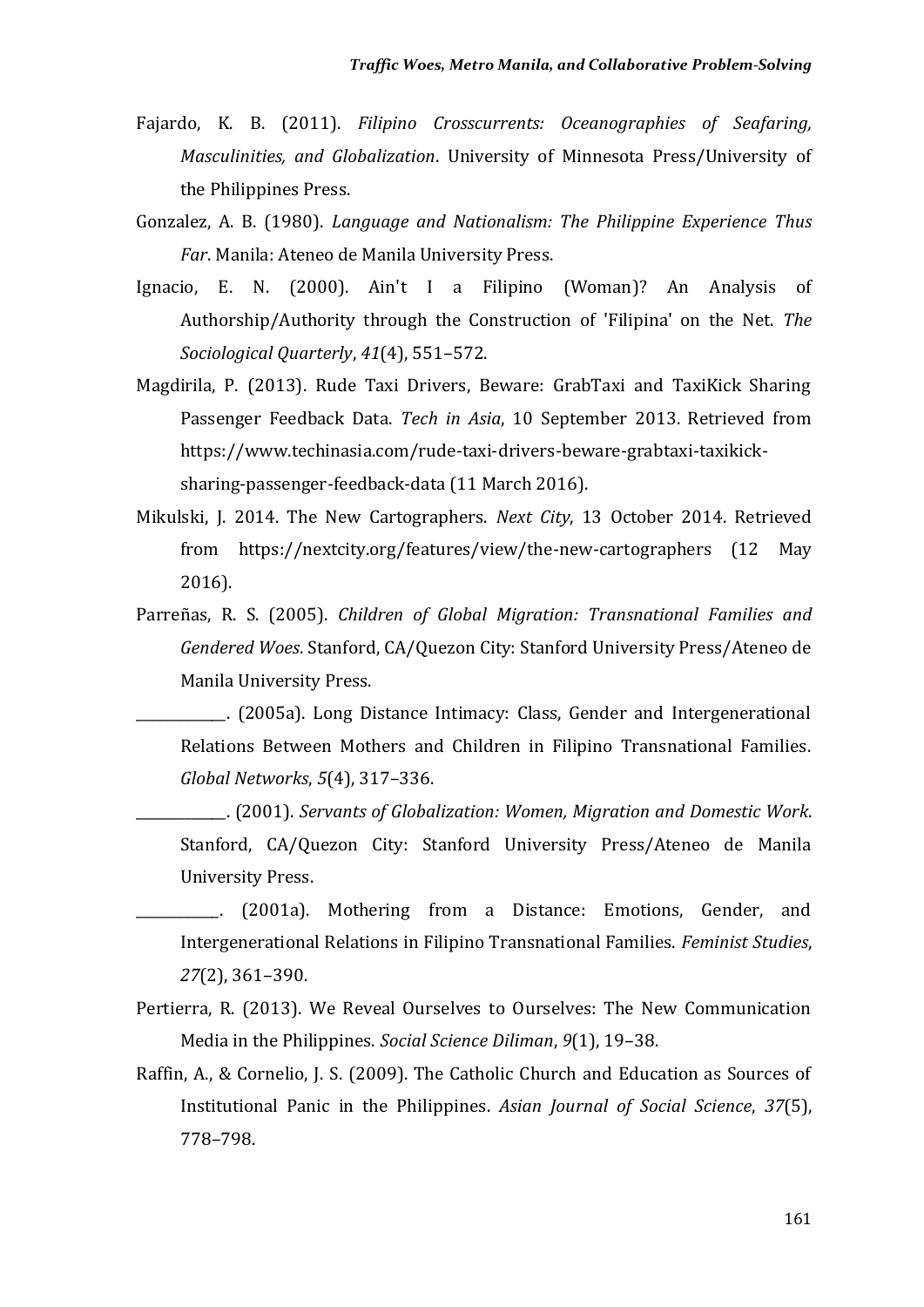- Rappler.com. (n.d.). *A Profile of Internet Users in the Philippines*. Retrieved from http://www.rappler.com/brandrap/profile-internet-users-ph (10 May 2016).
- Ratti, S. (2013). *Scanlators as Producers-An Illegal, Non-Profit, Fan Produced Alternative to Industrial Modes of Manga Localization*. Unpublished MA. Thesis. Uppsala University.
- Raymond, E. S. (1997). *The Cathedral and the Bazaar*. Retrieved from <http://www.catb.org/~esr/writings/cathedral-bazaar/cathedral-bazaar/> (05 May 2016).
- Reese, N., & Soco-Carreon, J. (2013). No Call for Action? Why There Is No Union (Yet) in Philippine Call Centers? *ASEAS - Österreichische Zeitschrift für Südostasienwissenschaften*, *6*(1), 140–159.
- Reese, N. (2008). We are Living in a Different Time Zone': Transnational Working Places and the Concept of a 'Glocalized Intermediary Class. *ASEAS - Österreichische Zeitschrift für Südostasienwissenschaften*, *1*(2), 34–58
- Salaverria, L. B. (2016). Poe: Too Many Lawyers for MRT Broth. *Philippine Daily Inquirer,* 29 January 2016. Retrieved from <http://newsinfo.inquirer.net/759794/poe-too-many-lawyers-for-mrt-broth> (10 May 2016).
- Santiago, R. S. (2016). Easing Metro Manila traffic congestion. *Philippine Daily Inquirer,* 10 Ianuary 2016. Retrieved from <http://opinion.inquirer.net/91905/easing-manila-traffic-congestion> (10 May 2016).
- Santos, M. L. M. (2013). Western Texts and New Worlds: Politics of Identity in a Philippine Fan Community. *Philippine Humanities Review*, *15*(1), 51–67.
- Shirky, C. (2011). *Cognitive Surplus: How Technology Makes Consumers into Collaborators*. New York: Penguin Books.
- \_\_\_\_\_\_\_\_\_\_\_\_\_. (2008). *Here Comes Everybody: The Power of Organizing without Organizations*. London: Allen Lane.
- Taxikick.com. (n.d.). *Taxikick | Help*. Retrieved from [http://www.taxikick.com/help,](http://www.taxikick.com/help) (11 May 2016).
- Tedre, M., et al. (2006). Ethnocomputing: ICT in Cultural and Social Context. *Communications of the ACM*, *49*, 126–130.